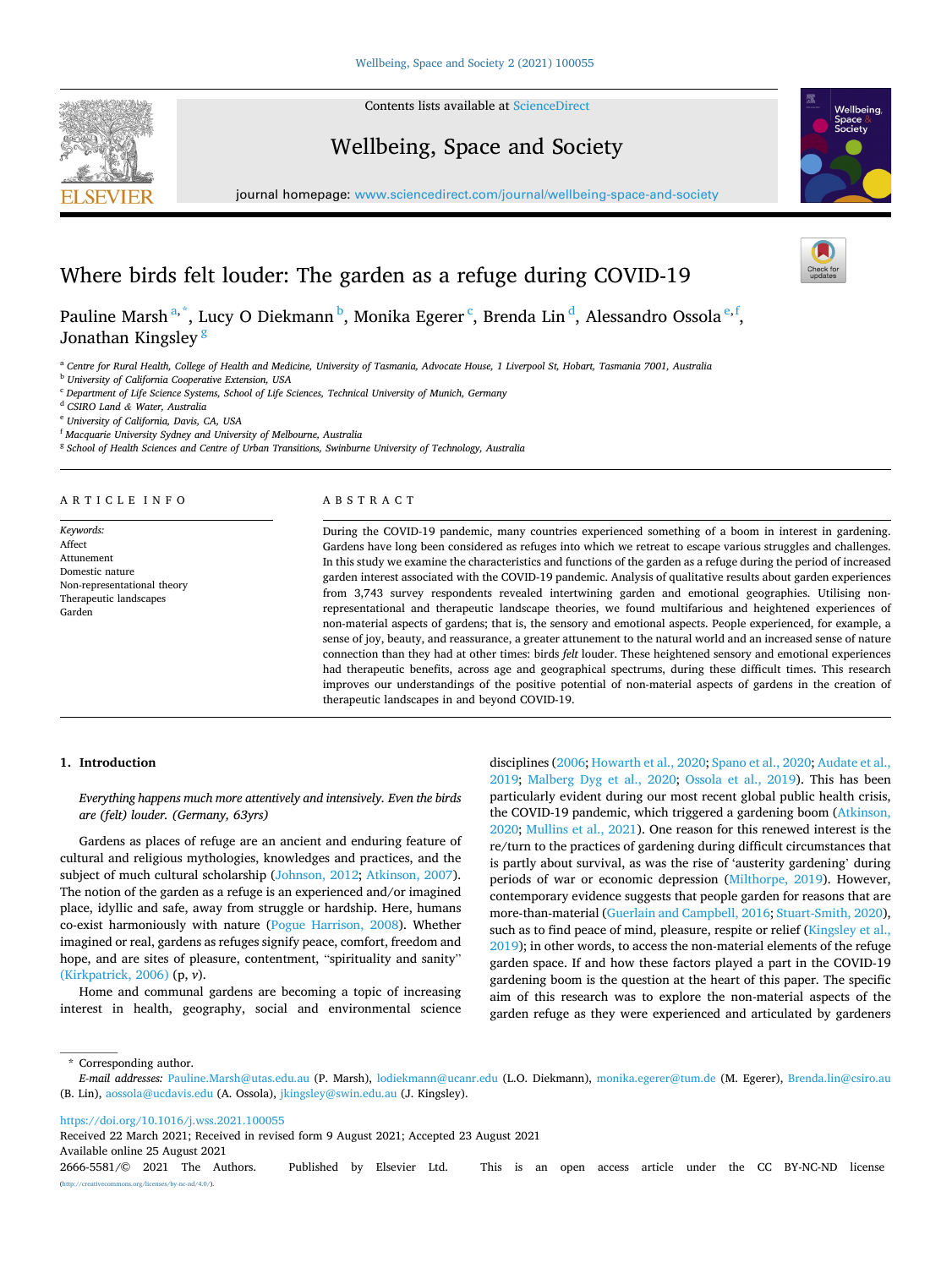during COVID-19, and to theorise the potential significance of therapeutic garden landscapes for a post pandemic future.

This work is part of a larger study, in which our aims were twofold: Firstly, to examine whether gardens and gardening have greater significance during COVID-19 compared to pre-pandemic times; and secondly to understand how people and communities across the world might benefit from gardens and gardening during COVID-19. To achieve this, we designed a study to explore: i) how COVID-19 affected gardeners, garden management, and motivating factors for gardening; ii) whether the use of domestic gardens changed; and iii) what people valued the most about gardens and gardening both at home and in communal gardens.

This study reports on a close examination of selected responses to open-ended questions contained in a larger survey. We apply a targeted theoretical and analytical approach to the qualitative survey data that specifically pertains to non-material experiences of gardens; in particular, the sensory and emotional.

This study design is informed by non-representational [\(Boyd, 2017\)](#page-5-0) and therapeutic landscapes [\(Gesler, 2017](#page-6-0)) theories. Our examination of non-materiality in gardening is cognizant of a complex broader socio-environmental context, acknowledging the relational nature of gardens and gardening and our human experiences in the space. Sensory and emotional experiences of gardens, for example, exist in relation to the material, social and political elements of gardens. While a garden is most obviously material, like any space, it is also "social, imagined and lived" [\(Boyd, 2017\)](#page-5-0) (p40) and "imbued with experience and meaning" ([Gesler, 2017\)](#page-6-0) (p3). Likewise, emotional experiences are fundamentally socio-spatial [\(Boyd, 2017\)](#page-5-0) and relational ([Slaby, 2019\)](#page-6-0). Moreover, the umbrella context of the COVID-19 pandemic, and the various social and health policy conditions that directed people's lives during this time, is also multi-dimensional, as it is:

*not just a biological problem, it is also a human problem. And COVID-19 is not an isolated problem; it is deeply intertwined with human meaning, ethics, life-style, justice and politics*. (*[Lewis, 2020](#page-6-0)*)

In this paper we explore the physical, sensory and emotional geographies of gardens and associated benefits for health and wellbeing, as expressed by surveyed gardeners during the COVID-19 pandemic. During this time, people experienced both a heightened attunement to the natural world and a greater sense of nature connection*.* We demonstrate that the COVID-19 garden became a therapeutic landscape where cultivation, sensation and emotion intertwined.

## **2. Methodology**

A survey to measure the effects of COVID-19 on gardeners was distributed internationally to countries that were experiencing lockdown measures between June to August 2020. The survey was available in English, Spanish, German and Vietnamese and included a combination of multiple choice, 5-point Likert scale and four open-ended questions, as well as demographic information. Ethics approval was granted by the Swinburne University of Technology Human Research Ethics Committee (Project ID: 3031) and the University of California Davis Institutional Review Board (Project ID: 1602882–1). A total of 3743 survey responses were gathered. The results of the multiple choice and Likert scale responses are not the focus of this paper. This paper concerns selected data from responses to the survey's four open-ended questions, which deliberately invited subjective, experiential responses. These were:

- Why did you decide to garden this year?
- Has COVID-19 changed how you think about the value of gardens for you and the community? Please explain.
- Who or what has helped or provided extra support to you with gardening during COVID-19? Please tell us about more about this.

• Is there anything else you would like to tell us about how COVID-19 has impacted the way you garden or your ability to garden?

[Appendix A](#page-4-0) details the demographic information of the respondents who contributed to each open-ended question. These responses were analysed using thematic analysis techniques following an inductive, iterative approach. This process involved three members of the research team [PM, LD, JK] individually and separately coding the responses, then sharing each set of codes electronically. Together, we then undertook a reflexive discussion process ([Braun and Clarke, 2019\)](#page-5-0), a cycle of discussion, reflection and re-visiting of the raw data to generate the initial themes and sub-themes. This process continued over 6 weeks, until the final themes were generated and confirmed in late 2020. These included: being safe (physical and mental wellbeing); biophilia; lockdown gardening practices; building communities; reacting to changing food supplies; and political gardening.

The categorised data was then subject to an additional phase of reflexive analysis, utilising dual lenses of non-representation and therapeutic landscape theories. Applying the same thematic analysis techniques, initial analysis was undertaken by the main author of this paper, and revisited by the authors experienced in qualitative analysis [LD, JK] in early 2021, before being confirmed by the research team. This phase generated discrete sub-section themes and sub-themes related specifically to the non-material aspects of the garden experience – that is the emotional and sensory geographies of COVID gardens and the findings from this are the focus of this paper.

#### *2.1. Theoretical framework*

Applying non-representational principles, we examined the data for what was "present in experience" [\(Thrift, 2007](#page-6-0)), specifically what Cooper ([Cooper, 2006](#page-5-0)) (p50) refers to as "initial" experiences of gardens, and responses that indicate feeling, sensing, or the pre-personal ([Boyd, 2017](#page-5-0)), rather than that which concerns a cognitive or representational reality. We approach affect via Boyd  $(Boyd, 2017)$  $(Boyd, 2017)$ , who explains this as the force or capacity that is present in and through our bodies as we act with other humans as well as the non-human, animate and inanimate. Further, affect is an embodied experience of place [\(Gorman,](#page-6-0)  [2017\)](#page-6-0) and part of life's 'messiness' [\(Thrift, 2007](#page-6-0)). Awareness to the multi-dimensionality and relationality of gardens aids our understanding of the experiences people have within them.

The complementary theoretical framework informing our analysis is therapeutic landscapes theory [\(Gesler, 2017\)](#page-6-0). With roots in the examination of the healing benefits of spiritual sites of significance, the therapeutic landscapes concept now has application to a much broader field of geography ([Bell et al., 2018;](#page-5-0) [Mossabir et al., 2021\)](#page-6-0). Reflecting on the varied use of therapeutic landscapes in health and cultural geography, 25 years following its initial articulation, Wil Gesler ([Gesler, 2017\)](#page-6-0) explains that a therapeutic landscape is not a static geographical ideal. Rather, it is a framework for understanding the multifarious constituents that comprise a place – actual and imagined, sensory and symbolic – that individually or collectively benefit health and wellbeing. A therapeutic landscape, therefore, can be an everyday place ([Mossabir et al., 2021](#page-6-0)), including the home or communal garden.

The following three sections of our paper discusses the findings and their significance to the research questions. The three thematic categories generated through the reflexive analysis process provide the structure: The garden as refuge; gardens and greater affect; and attunement with nature. Each section begins with an overview of the relevant findings, then moves to a discussion of their context and relevance to the broader literature. [Appendix A](#page-4-0) contains a full record of the sub-set themes and subthemes, and also highlights the non-material features contributing to the therapeutic garden landscape. In the following, each quote is from a unique contributor.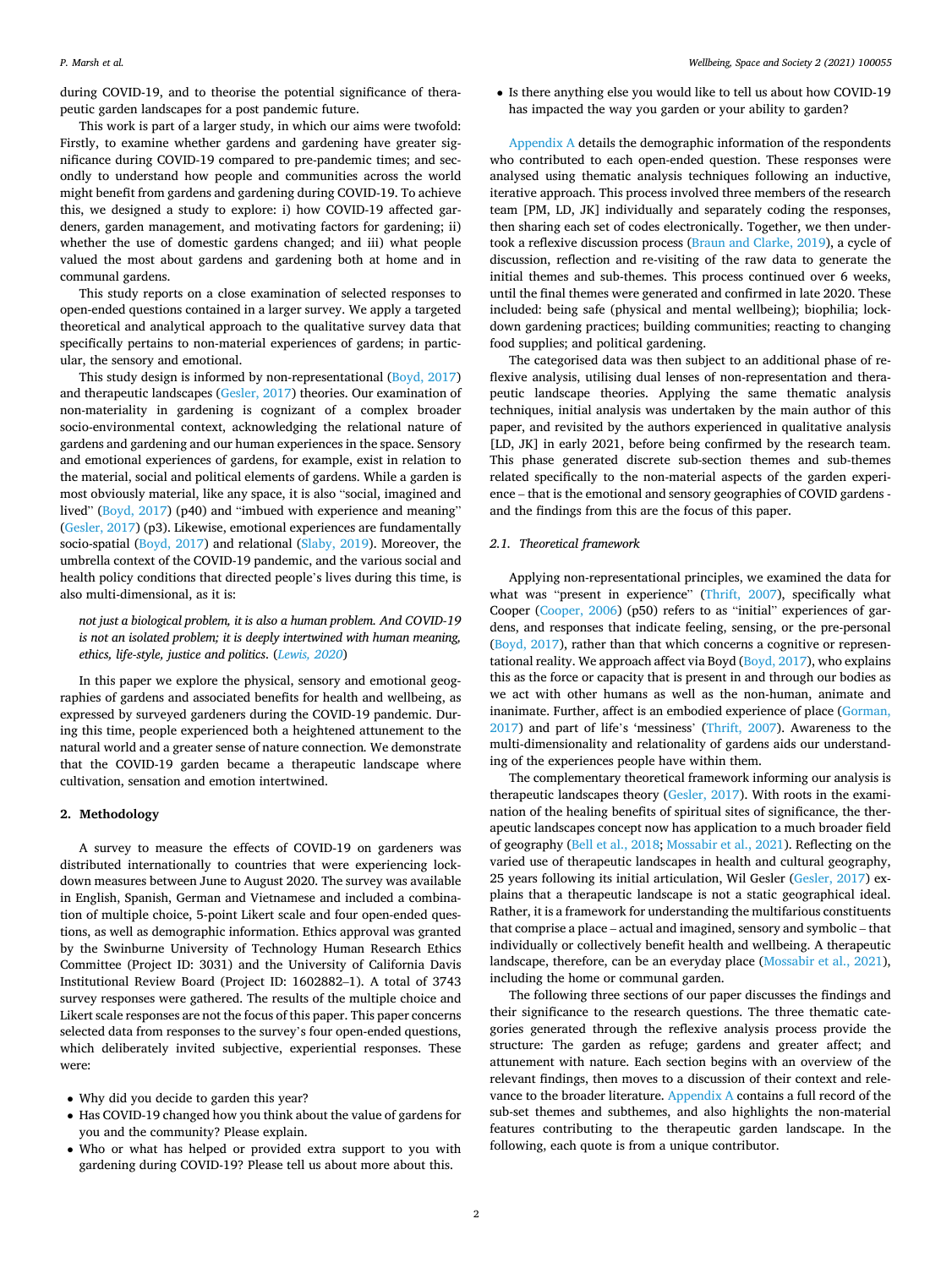#### **3. The garden as refuge**

Respondents perceived their gardens as sanctuaries, places to which they could retreat to lessen the stresses of the COVID-19 pandemic. This was articulated in a variety of ways; the garden became for many a refuge, a "private sanctuary", oasis or haven.

*The garden was my/our little safe universe in a very uncertain and somewhat dangerous time…We have learned to appreciate the so far very high value of "own land, own refuge" even more. (Germany, 57yrs)* 

COVID gardens were places of safety during what people felt were unsafe times – unsafe physically, mentally and emotionally. The escape was partly a physical one from COVID-19, which was placing people at risk outside the garden space. But it was also a psychological, emotional or symbolic form of refuge:

*My garden plot is large enough so I can be in it without a mask and I breathe easier and get to share a smile with other people without the cover. It gives me hope for a better life and better food:) (USA, 67yrs)* 

Gardens gave people the opportunity to care for themselves, the earth and for others, and there was a strong non-materiality associated with these experiences – the quote above suggests three for example: ease, generosity, and hope.

The refuge was also experienced as a multi-dimensional space, where geography met emotion, sensation, community and mental wellbeing. This interconnectedness is exemplified in the following example:

*For me personally, gardens have a very high value: Finding peace/ relaxation, experience of nature, cultural experience (fruit/vegetable cultivation), being creative, experiencing limits, physical and mental balance… With regard to community gardens such as allotment gardens: [add] experiencing community [and] cultural exchange. A life without a garden - and be it only a balcony or terrace - is unimaginable for me. (Germany,45yrs)* 

Humans regularly seek actual and/or imagined sanctuary during times of social and political upheaval [\(Milthorpe, 2019](#page-6-0)) when we are typically overwhelmed and hope is lacking. It is a behaviour closely associated with ill health, particularly mental health. Gardens have been utilised as an intentional therapeutic tool historically, providing 'asylum' to enable recovery from mental illness. Renowned neuropsychologist Oliver Sacks observed: "In forty years of medical practice, I have found only two types of non-pharmaceutical 'therapy' to be vitally important for patients with chronic neurological diseases: music and gardens." (([Sacks, 2019\)](#page-6-0) (p243). Contemporary gardens continue this practice, albeit informally, as important sites for maintaining and restoring mental health ([Egerer et al., 2018\)](#page-6-0). There is ample evidence proving a garden's role in the reduction in stress, depression and anxiety related disorders ([White et al., 2019\)](#page-6-0). This pandemic confirms that we continue to seek sanctuary in gardens during difficult times for the purpose of mental health. ([Sacks, 2019\)](#page-6-0)

The causal role of non-material factors in mental health is under researched [\(Soga et al., 2017; Markevych et al., 2017](#page-6-0)). Current research, for the most part, attributes health benefits of gardens to the physical exercise of gardening [\(Malberg Dyg et al., 2020](#page-6-0)), building social capital and community ([Spano et al., 2020](#page-6-0)), healthy eating [\(Machida, 2019\)](#page-6-0) and a bio-physical reduction in cortisol levels ([Van Den Berg and Cus](#page-6-0)[ters, 2011](#page-6-0)). There is little documentation of the contribution of the sensory, imagined or symbolic garden experiences on health and wellbeing, such as peace, hope and relaxation that this research has foregrounded.

Some studies demonstrate gardens and gardening benefits in intangible ways such as through addressing "symbolic deprivation" [\(Guerlain](#page-6-0)  [and Campbell, 2016](#page-6-0)), providing solace ([Marsh and Spinaze, 2016](#page-6-0); [Marsh et al., 2017\)](#page-6-0), improving 'mood' ([Hayashi et al., 2008](#page-6-0)), enhancing values development in children [\(Kellert, 2002](#page-6-0)) and contributing to

overall 'life-satisfaction' ([Cheng, 2016\)](#page-5-0). There is also evidence that gardens can be most effective for health when they facilitate relaxation (as well as activity) [\(de Bell et al., 2020](#page-6-0)). More recently, Atkinson ([Atkinson, 2020](#page-5-0)) observed that gardens were the source of meaning for people who were otherwise left feeling unfulfilled during COVID-19 lockdowns. This research extends our understandings of how the garden functions as a therapeutic landscape for mental health. From this research we can see that the experiences of the non-material aspects of gardens contributed to multiple eco-psychosocial benefits. The COVID-19 garden space was experienced as a refuge - physically, metaphorically and emotionally - and the 'refuge' played a key role in enabling the space to function as a therapeutic environment.

The respondents to our survey were gardeners with prompt access to gardens. For them, retreating to a garden during COVID-19 was relatively simple and accessible. What is unknown is what or how gardens might be part of the lives of people without personal access to 'paradise'. However, we know from earlier research that green space access can be determined by factors such as socio-economic status, city size, social inequalities and ethnicity ([Watkins and Gerrish, 2018;](#page-6-0) [Flocks et al.,](#page-6-0)  [2011; Reynolds, 2015\)](#page-6-0). There is a risk that the benefits might only be the privilege of those with access to land and the resources to garden. Nevertheless, while recognizing the real access barriers to gardens, it is also important to note the long tradition of gardening and agricultural practices as modes of resistance, self-determination, and liberation by members of historically marginalised communities ([Reese and Cooper,](#page-6-0)  [2019; White, 2018\)](#page-6-0).

#### **4. Gardens and greater affect**

Participants experienced numerous non-material aspects of gardens during COVID-19 and their responses illustrated how these enabled them to cope with pandemic stressors and pre-existing emotions.

When asked if COVID-19 had changed the way they valued their gardens, many people answered using the language of the feelings and emotions. Short comments expressing simple gratitude were common, such as "I am extremely grateful that we have a garden". Respondents noted their sense of gratitude had increased during this time: for example, "I am more grateful than before to have a garden"; "I now appreciate the garden even more"; and "[I have] a higher gratitude for what I have". Some noted they were more appreciative of other aspects of gardens than they had been pre-COVID-19.

## *[The garden] is magnificent. I have a much greater love and respect for the beauty and power of it all. (USA, 48yrs)*

The 'greater love and respect' for 'beauty and power', mentioned above, exemplifies the heightened appreciation many felt for the nonmateriality of the garden.

While there was more appreciation for the aesthetics of gardens for some, others valued feeling more peaceful, happier, or joyous: "more joy of life". There was also a strong sense that respondents valued the freedom the garden gave. For example, people of different ages and across various countries commented: "Our garden was in this time a piece of freedom in green"; and "[our garden is] a small piece of freedom in nature". These non-material sensations are interconnected with the material agency of the garden, and physical acts of gardening that were taking place with in it. That is, sensations of beauty, peace and freedom were embodied experiences of gardeners, enabled by the discrete garden space, and somehow altered during the pandemic.

The idea of freedom in the garden is juxtaposed against the image and reality of the outside spaces during the pandemic, where normal freedoms of movement and physicality (social distance) were restricted by public health directives. Participants mentioned the freedom of "breathing without a mask" and being closely alongside family members and neighbours – things that were prohibited in public spaces. People also experienced the freedom of experimenting with gardening: moving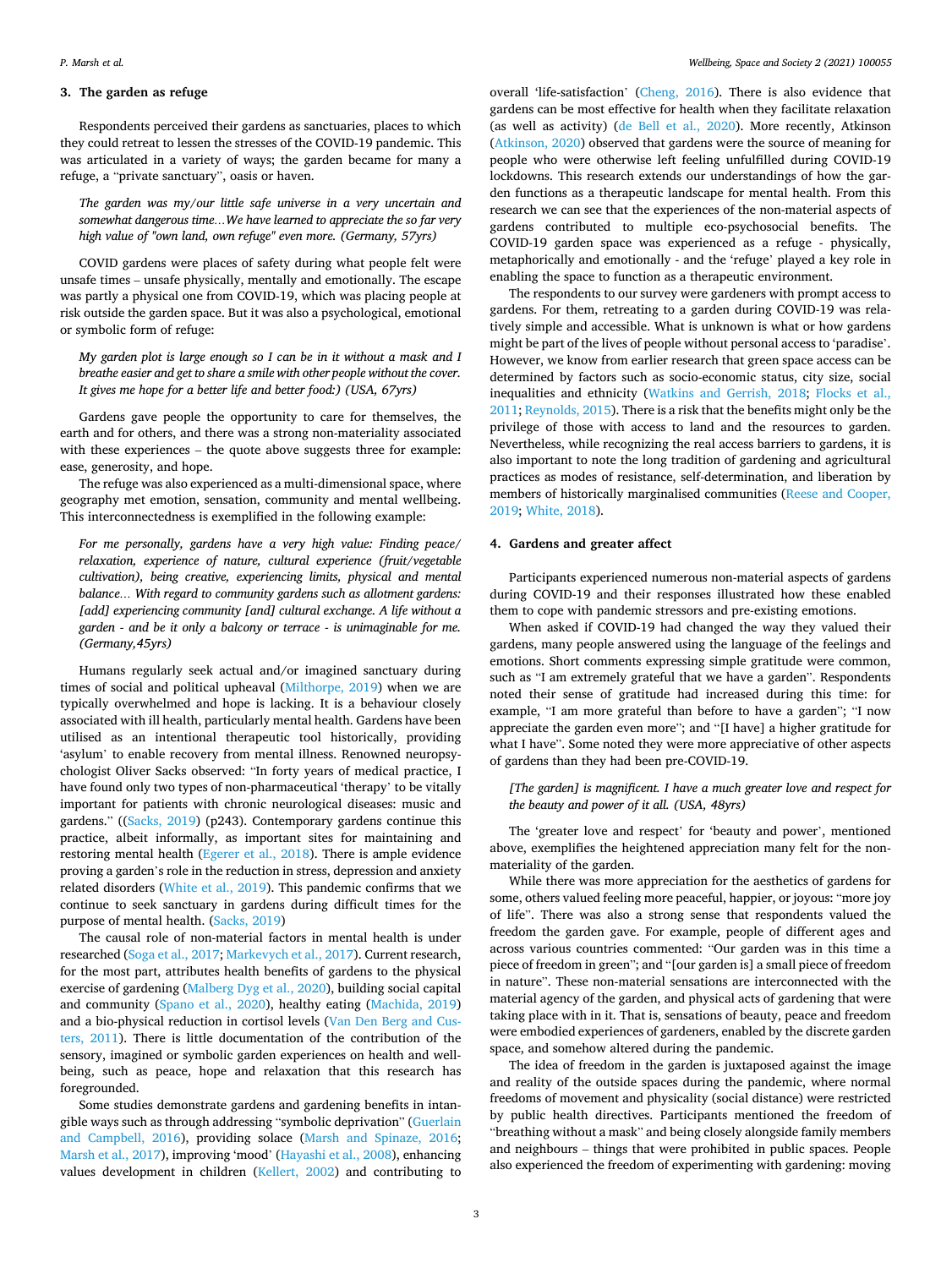plants, sowing seeds, eating new vegetables, and trying out different cultivational techniques. Not only did people note these physical sensations, they also commented on the related senses of mental and emotional respite they experienced: "[I value] freedom from stress. Peace and quiet". The physical space and gardening activity allowed a therapeutic mental escape from the confinement of pandemic preoccupations.

Extending this idea of greater affect further, during this time memories of people who had died and the acute consciousness of grief and sorrow also appeared to be accentuated. Some respondents replied to this open question with a comment about death or grief, for example:

*My last grandparent passed away recently* – *I associate gardening with all my grandparents and this was a way to hold onto something from all of them. (Australia, 32yrs)* 

Participants noted they felt better able to cope with grief through gardening. Gardens share a close association with death and grief – in poetry and in life [\(Pogue Harrison, 2008;](#page-6-0) [Machida, 2019\)](#page-6-0). This occurs not only through the constant reminders of death that occur in the garden – the cycles of plant life and death are unmissable. Gardens have also been a strong feature of end of life and hospice care. Indeed, hospice gardens have been likened to sanctuaries – places of refuge and beauty ([Worpole, 2009](#page-6-0)). Moreover, in other research people have turned to home gardens to (re)connect with people whom they have loved and who have died, experience comforting memories ([de Bell et al., 2020](#page-6-0)), a spatial-spiritual connection ([Marsh et al., 2019\)](#page-6-0) and continuing bonds between living and dead ([Jonsson and Walter, 2017\)](#page-6-0).

In our research there is evidence of another recurring non-material experience: reassurance.

*When the world wearies (which is has) and society ceases to satisfy (which has happened due to social distancing) there is always the garden. (USA, 62yrs)* 

Reassurance, or the removal of doubts or fears, was expressed in various ways. People felt a surety from gardens: they experienced "purpose", "accomplishment", and "stability". The garden provided people with a reliable, knowable environment that was unlike the unknown chaos of the pandemic:

*Gardening has been my salvation and I'm very grateful I can surround myself with beauty as a buffer to the depressing news COVID brings each day. (USA, 73yrs)* 

Moreover, some gardeners in our study felt they had been re/ acquainted with life's "essence", or with that which was felt to be of fundamental importance, during COVID-19:

*"[F]or society … a reflection on the essential and original has taken place, which hopefully will continue. (Germany, 27yrs)* 

Atkinson suggests that during COVID-19 people were driven to garden in the hope of having nature's resilience confirmed [\(Atkinson,](#page-5-0)  [2020\)](#page-5-0) – to know that nature had things still under control, so to speak. The reassurance of the endurance of the garden – despite the serious threat to life and normality – perhaps assisted people to cope by providing an opportunity to feel in control, an additional non-material benefit ([James and Kearns, 2020\)](#page-6-0). The opposite, perhaps, of the negative affect attributed to the powerlessness and loss felt in the midst of environmental destruction (solastalgia) ([Albrecht et al., 2007](#page-5-0)).

Across age and geographical spectrums, gardens during COVID-19 were sites of heightened sensibilities and sensuous dispositions ([Pater](#page-6-0)[son, 2009\)](#page-6-0), where feelings, moods and memories were experienced acutely [\(Cooper, 2006](#page-5-0)). Participants made connections between these experiences and a greater appreciation for gardens and their multiple benefits. These places of 'sensory richness' have been shown to enhance health and wellbeing ([Gorman, 2017\)](#page-6-0). In our study, the embodied experiences found in gardens during COVID-19 resulted in therapeutic

experiences of joy, beauty and pleasure. The 'lifting of spirits' that results from experiencing sensations like solace, freedom or reassurance speaks directly to the health-enabling elements at work in the garden.

#### **5. Attunement with nature**

Gardens enabled people to immerse in and reconnect with nature, and they articulated positive consequences from this experience.

*[Gardening is] the best mental, physical and spiritual activity I can do at any time, but the COVID-19 pandemic has given me a new perspective to the values of being one with the Universe and working the soil and seeing seedlings grow. (USA, 67yrs)* 

Retreating, sensing and caring in the garden were strongly associated with the chance to reconnect with nature, and through nature to self and spirit. Comments were made by a spectrum of respondents across age groups, and included observatons such as: "I was out in nature more often and I feel more connected to it"; "I experience nature in the garden more intensively" and "With all the bad news it is good to spend time with nature and the goodness of creation". These suggest connecting with nature, through the garden, was both a material and non-material consequence of COVID-19 gardens.

For some, an enhanced sense of nature connection was attributed to rest, relaxing and feeling calm in the garden. The weightings of work and relaxation in the garden were adjusted slantwise for some:

*I am even more relaxed about gardening than before. Until now, the desire to create and maintain something balanced the need for contemplation. In the meantime, the latter predominates. (Germany, 72yrs)* 

With similar sentiment, respondents described how they gardened with "more awareness" than they had at other times. As the respondent who noted the increased (felt) volume of birds notes, gardening was occurring with much more "attentiveness". In short, this research demonstrates that experiences of the garden during COVID-19 were associated with an increased attunement with nature. 'Nature' was accessed via gardens: people felt more attuned to nature in the sites where they or others created and cultivated gardens.

Attunement in this context refers to the intimate relationship, or flow of energy and communication, between humans and the non-human world ([Beauvais, 2012](#page-5-0)). We know that attunement with nature is good for health ([Richardson et al., 2016](#page-6-0)), and this was reiterated in our research as respondents associated it with positive and therapeutic benefits. In "Wildness and Wellbeing", Myers ([Myers, 2020](#page-6-0)) explains the specific neurological responses to an immersion in nature, and the relationship between these and mental health. This (reciprocal) relationship recognises that "humans are wrapped up in a wider ecology of things" [\(Boyd, 2017](#page-5-0)) (p29) and interconnected with the natural (more-than-human) world.

A consequence of attunement with nature in our research was a sense of stewardship. People felt more responsible to look after non-human nature, for example:

## *It encourages me to live even more in harmony with nature and to protect it even more. (Germany, 53yrs)*

The association between contact and a sense of connection with nature and a desire to protect it is well documented [\(Guerlain and](#page-6-0)  [Campbell, 2016; Mumaw, 2017](#page-6-0); [Soga and Gaston, 2016\)](#page-6-0). The COVID-19 pandemic occurred during a time when the non-human environment was under great strain of climate changes, reduced biodiversity, and general ecological ill health. A response to these global challenges is a plea for a larger ecosystems view "which includes the role of posthuman meaning, agency and political relations" [\(Lewis, 2020](#page-6-0)) as a way of ensuring both planetary and human health and wellbeing. That is, a future in which our health and wellbeing strategies are underpinned by, and inextricably connected to, the restoration, preservation and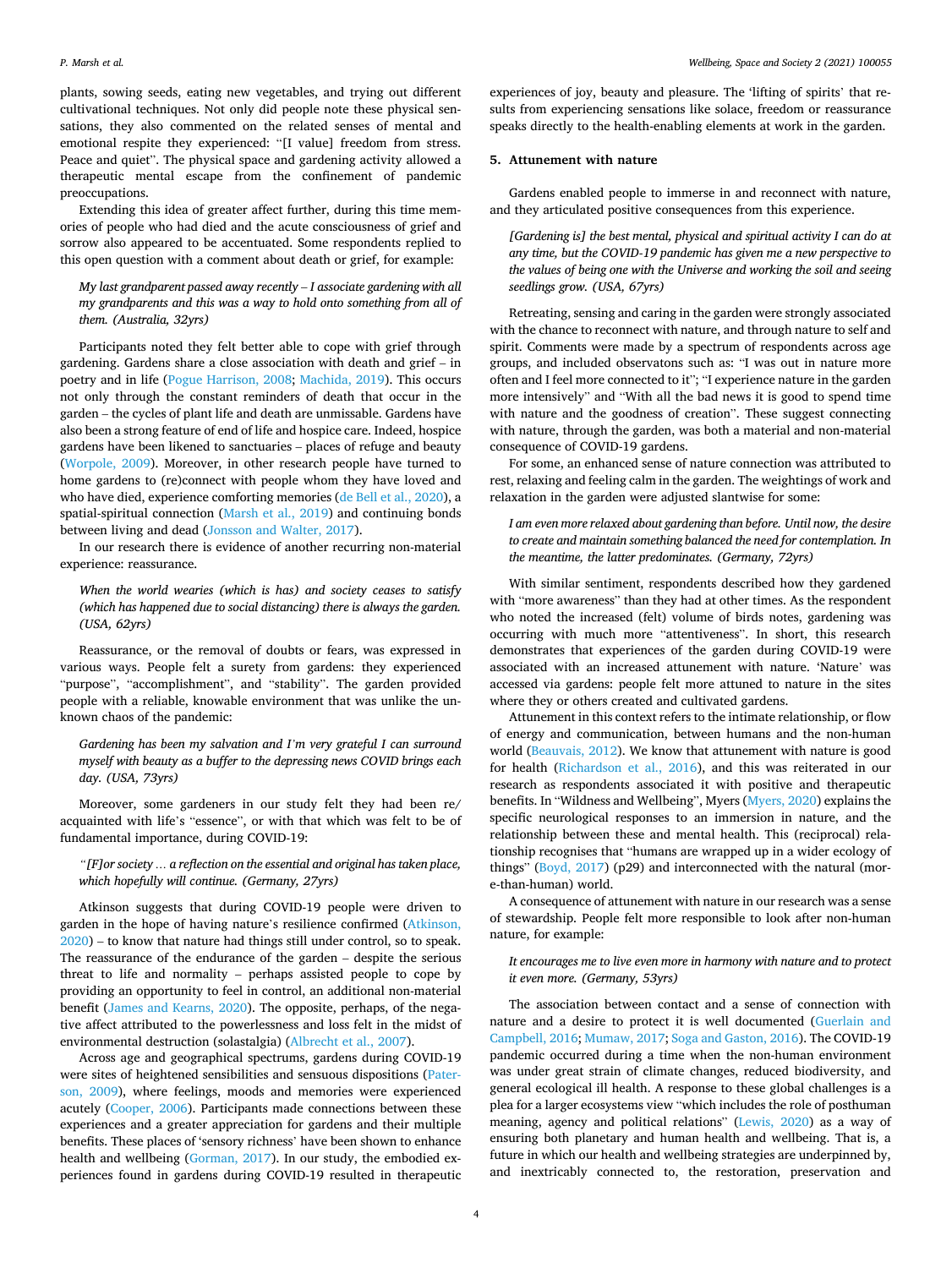<span id="page-4-0"></span>cultivation of healthy ecosystems.

Residential gardens are often overlooked in research concerned with nature-health benefits [\(de Bell et al., 2020\)](#page-6-0). There has long existed a conceptual division between nature as wild human-less ecology, and the cultivated version of nature that are the gardens humans tend. The argument is that gardens are the poorer version of wild nature [\(Cooper,](#page-5-0)  [2006\)](#page-5-0) and cannot deliver the same effects for humans. The counter-argument is that the boundary between nature, or 'the natural', and the garden is unquestionably permeable [\(Kirkpatrick, 2006](#page-5-0)) and that gardens are merely expressions of our co-dependency with nature ([Cooper, 2006\)](#page-5-0) (p142). This is the argument we see supported by the results of this study. One implication of this is that benefits are not the privilege of either wildness or gardening. Cooper [\(Cooper, 2006\)](#page-5-0) extends this idea further by suggesting that a garden is effective *because* of the combination of cultivation, the mystical (non-material) and attunement to nature (p143) (my emphasis). Echoing Cooper, this study found that the garden delivered a beneficial combination of mixed elements. What we also found was that the garden could be therapeutic not only during times of relative normality, but as people were experiencing physical, emotional and mental challenges previously unknown.

#### **6. Conclusions**

This work illustrates the profile of the contemporary garden as therapeutic landscape during COVID-19. A place simultaneously material and sensory, combining plants, people, emotions, and feelings. People found respite and other positive benefits for the physical, mental and emotional challenges of COVID-19, they experienced a heightened awareness of beauty, felt joy and freedom, and found grief support and reassurance. Birds felt louder, and this greater attunement with nature in turn created enthusiasm for caring for oneself and the planet. This occurred without intentional therapeutic interventions other than being present in and attending the garden space. The garden provided the means for an embodied, relational, therapeutic combination: cultivation plus emotions and sensations. The resultant therapeutic landscape had potential for multifarious positive impacts on health and wellbeing. Not only does this research improve our understandings of the role and potential of gardens as therapeutic landscapes, it also heightens our awareness of the benefits stemming from the non-material components of gardens and nature connection under extreme conditions generated by the COVID-19 pandemic.

While this study provides important insights, it also raises numerous

questions for future research in this area. Firstly, gardens were romanticised, even eulogised, by many respondents, to the extent that gardening can appear to be, misleadingly, almost the panacea to COVID-19 or indeed to other major health crises. What risk is to be had in (over) romanticising the benefits of gardens in this way, of engaging with the "questionable romanticism of an aesthetic of the sublime"? [\(Paterson,](#page-6-0)  [2009\)](#page-6-0) (p783). All gardeners know that any sublime pleasures are only part of the full story of gardening: it is frequently a chore, burden, or an imposition ([Kirkpatrick, 2006\)](#page-5-0) (p68). Yet, the garden as health-enabling refuge is an enduring notion. Perhaps the risk is outweighed by the possibility that the refuge translates into tangible positive outcomes that are much needed in current times, such as global environmental biodiversity and improved health equities – facilitating access for those who have the most to gain from the benefits of experiencing freedom and joy. Gardens are dynamic – enduring yet evolving. Currently, a highly contagious virus and the social and cultural shifts that mark our public health strategies are creating new demands on gardens, and the results of this research suggest that, even still, they can provide the therapeutic landscapes that people need.

Finally, this research demonstrates that an awareness of and appreciation for the non-material elements of gardens is associated with a relational immersion in the tangible attributes of garden spaces. However, we know also that therapeutic landscapes constitute physical, political, social, and ecological factors, and – to come full circle to the concept's origins – symbolic and spiritual factors also. The nonmateriality of gardens therefore, we suggest, plays a genuine part in the vast assemblage of elements that constitute contemporary life and are currently under-recognised for their contribution to wellbeing and human and planetary health. This research demonstrates the value of creating structural and sustainable opportunities for health-enabling experiences and amplified connections with nature, through gardens, in a post-COVID-19 reality.

## **Declaration of Competing Interest**

The authors declare that they have no known competing financial interests or personal relationships that could have appeared to influence the work reported in this paper.

## **Acknowledgements**

Thank you to everyone who assisted in the distribution of this survey.

|                     |  |  |  | Appendix A. Relevant findings from survey open-ended questions, thematic/sub-thematic categories and associated therapeutic |  |
|---------------------|--|--|--|-----------------------------------------------------------------------------------------------------------------------------|--|
| landscape element/s |  |  |  |                                                                                                                             |  |

| Theme                   | Sub-theme                           | <b>Additional Survey Responses</b>                                                                                                                                                                                                                                                                                                                                                                                                                                                                                                                                                                               | Non-material elements of<br>the COVID garden                |
|-------------------------|-------------------------------------|------------------------------------------------------------------------------------------------------------------------------------------------------------------------------------------------------------------------------------------------------------------------------------------------------------------------------------------------------------------------------------------------------------------------------------------------------------------------------------------------------------------------------------------------------------------------------------------------------------------|-------------------------------------------------------------|
| The garden as<br>refuge | A place to feel safe                | Living in your own large garden is almost "paradisiacal", everyday worries can stay outside.<br>(Germany, 72yrs)<br>It has been a welcome relief to cultivate my personal Eden. (UK, 55yrs)                                                                                                                                                                                                                                                                                                                                                                                                                      | Respite<br>Relief<br>Sense of safety<br>Gratitude<br>Edenic |
|                         | Therapeutic benefits from<br>refuge | If not for my gardens, I would be depressed. Nature is my muse and my support during this<br>time. (USA, 73yrs)<br>The garden work helped me. Fresh air, nature, switching off and the television set with the<br>always new, bad messages to COVID 19 switched off. (Germany, 62yrs)<br>At least the recognition of the garden as a meditative relief has increased. (D, 41yrs)<br>It soothes me. (Germany, 59 yrs)                                                                                                                                                                                             | Mental health support<br>Respite<br>Relief<br>Soothing      |
|                         | A retreat to community              | During my time with Corona and home office I appreciated my balcony, my home, my green<br>oasis like never before, enjoyed working at home as a vacation. In the weeks after moving<br>into the new building, we laid out a complete garden for friends and with them it was clearly<br>noticeable how the importance of the lockdown increased from day to day, the joy of being<br>outside, of self-efficacy, suddenly thoughts of beehives, vegetable gardening, a huge herb<br>spiral made of natural stone and - they were great weeks that we would not have had<br>without the lockdown. (Germany, 37yrs) | Joy<br>Relaxation<br>Physical safety<br>Optimism            |

(*continued on next page*)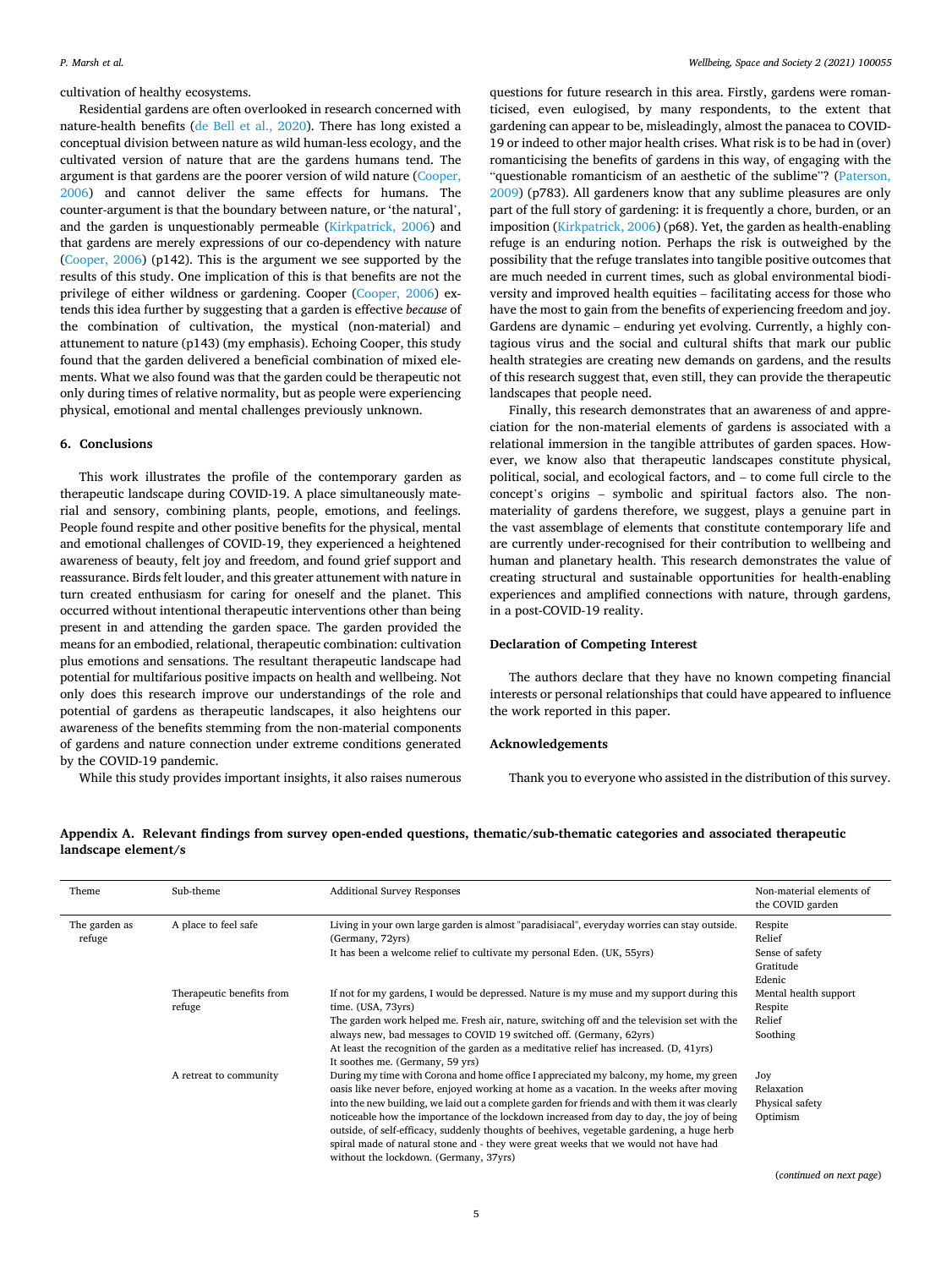# <span id="page-5-0"></span>(*continued* )

| Theme                         | Sub-theme                                             | <b>Additional Survey Responses</b>                                                                                                                                                                                                                                                                                                                                                                                                                                                                                     | Non-material elements of<br>the COVID garden                                                             |  |
|-------------------------------|-------------------------------------------------------|------------------------------------------------------------------------------------------------------------------------------------------------------------------------------------------------------------------------------------------------------------------------------------------------------------------------------------------------------------------------------------------------------------------------------------------------------------------------------------------------------------------------|----------------------------------------------------------------------------------------------------------|--|
| Gardens and<br>greater affect | Beauty                                                | It has given me a much greater appreciation for the earth under my feet. The amazing things<br>that the soil and sun and rain can produce. It is magnificent. (USA, 48yrs)<br>I paid more attention to making my retreats in the garden attractive and with flowers to<br>plants that are good for you but also useful for animals. (Germany, 28yrs)                                                                                                                                                                   | Beauty<br>Sense of purpose<br>Sense of greater impact<br>Optimism<br>Mental health support<br>Attunement |  |
|                               | Peace                                                 | I didn't fully realise how peaceful I found gardening. (USA, 29yrs)<br>I have appreciated the peace and watching nature during this troubling time, it has given me<br>peace (USA, 70yrs)<br>Gardening brings stability and peace. (USA, 65yrs)<br>Gardening gives strength in isolation from usual pursuits and family members and friends.<br>Being over 70 years-of-age we were to stay home except for essentials. Peace and                                                                                       | Peace and quiet<br>Calmness<br>Tranquillity<br>Sense of stability<br>Sense of contentment<br>Creativity  |  |
|                               | Happiness                                             | contentment from the gardening helped quell anxieties about COVID-19. (Australia, 78yrs)<br>Isolation can have a very negative effect on the psyche. Working on the balcony has been a<br>welcome distraction and has clearly lifted the spirits. (Germany, 19yrs)<br>No change, only a much greater feeling of happiness within me. (Germany, 72yrs)                                                                                                                                                                  | Social connections<br>Mental health support<br>Rest<br>Distraction<br>Lifting of spirits<br>Happiness    |  |
|                               | Freedom                                               | Through the garden we have not felt trapped, as we have heard from other people living in<br>apartments. We were outside even more than usual and enjoyed the peace and quiet due to<br>the lack of air and car traffic. Nature like 100 years ago! (Germany, 57yrs)<br>I didn't feel as trapped as some because I knew I could rely on our garden for food if things<br>got worse. (Australia, 58yrs)                                                                                                                 | Sense of freedom<br>Tranquillity<br>Sense of safety                                                      |  |
|                               | Memory and continuing bonds                           | [I gardened] as a tribute to my grandmother who passed away in June 2020, because she<br>loved gardening. (Canada, 29)<br>The combination of COVID (don't want to go out too frequently), convenient, cut down food<br>waste and mother passed away whom always had encouraged me to plant my own fruits and<br>vegetables. (USA, 47yrs)<br>My grandmother died. I had previously helped her with her garden, but never had one of my<br>own. I was working from home and gardening was a way to grieve. (USA, 31 yrs) | Greif support<br>Continuing bonds                                                                        |  |
| Attunement with<br>Nature     | Valuing the connection with<br>nature                 | COVID-19 has reinforced my beliefs on the value of a community garden: we need these<br>spaces to pause and connect with nature. (Germany, 63yrs)<br>It's made me value the green space I have and the time I get to spend in the garden brings me<br>peace and joy and also a sense of connection with nature. (Australia, 42yrs)                                                                                                                                                                                     | Attunement with nature<br>Peace<br>Joy<br>Spiritual activity<br>Optimism<br>Fulfilment                   |  |
|                               | Reconnecting in physical and<br>non-material ways     | Gardening has allowed me to weather the social isolation of COVID. I am retired, so the<br>peace of mind and connections to living systems is really valuable to me at this time. (USA,<br>67yrs)<br>The gardens are areas for garbage cans and parking spaces, but can become personally<br>important in times of crises and climate change  because gardens could become also<br>important for me personally as an oasis, place of refuge, for food. (Germany, 47yrs)                                                | Peace of mind<br>Nature connection<br>Refuge<br>Sense of safety<br>Retreat                               |  |
|                               | Rest and relaxation enabled<br>connection             | I practice even more attention and calmness in gardening and appreciate the community<br>garden in the city even more as an outdoor lounge in the community with others. (Germany,<br>64yrs)<br>Watching the seedlings emerge during the first frightening weeks of lockdown was<br>enormously calming. (Canada, 54yrs)                                                                                                                                                                                                | Relaxation<br>Contemplation<br>Mindfulness<br>Calmness                                                   |  |
|                               | Gardening with awareness                              | Gardening is one thing, but the contemplation of doing is another. (Germany, 63yrs)<br>I garden more consciously, take more time for it. (Germany, 36yrs)                                                                                                                                                                                                                                                                                                                                                              | Attentiveness<br>Sensory intensity<br>mindfulness                                                        |  |
|                               | Co-existence with nature and<br>Increased stewardship | Enjoy nature even more consciously, enjoy the garden - which of course also means care.<br>(Germany, 53yrs)<br>I see all the plants and animals in [my garden] as roommates and I communicate with them.                                                                                                                                                                                                                                                                                                               | Harmony with nature<br>Caring<br>Connection with nature                                                  |  |
|                               | Meaning of life evocation                             | (Germany, 54yrs)<br>Yes, if all else fails, the garden is still there! A place of encounter and peace at the same time<br>(Germany, 39yrs)                                                                                                                                                                                                                                                                                                                                                                             | Optimism<br>Reassurance<br>Fulfilment                                                                    |  |

## **References**

- Albrecht, G, Sartore, G-M, Connor, L, Higginbotham, N, Freeman, S, Kelly, B, et al., 2007. Solastalgia: the distress caused by environmental change. Australas Psychiatry 15 (Suppl 1), S95–S98. <https://doi.org/10.1080/10398560701701288>https://doi.org/
- . [Atkinson, J., 2007. Seeds of Change: the New Place of Gardens in Contemporary Utopia.](http://refhub.elsevier.com/S2666-5581(21)00028-2/sbref0002)  [Utop. Stud. 18, 237](http://refhub.elsevier.com/S2666-5581(21)00028-2/sbref0002)–260.
- [Atkinson, J., 2020. The impulse to garden in hard times has deep roots. The](http://refhub.elsevier.com/S2666-5581(21)00028-2/sbref0003)  [Conversation. May 1](http://refhub.elsevier.com/S2666-5581(21)00028-2/sbref0003).
- Audate, PP, Fernandez, MA, Cloutier, G, Lebel, A., 2019. Scoping review of the impacts of urban agriculture on the determinants of health. BMC Public Health 19, 672. <https://doi.org/10.1186/s12889-019-6885-z> https://doi.org/.
- Beauvais, J., 2012. Focusing on the natural world: an ecosomatic approach to attunement with an ecological facilitating environment. Null 7, 277–291. [https://](https://doi.org/10.1080/17432979.2012.716081)
- [doi.org/10.1080/17432979.2012.716081](https://doi.org/10.1080/17432979.2012.716081) https://doi.org/. Bell, SL, Foley, R, Houghton, F, Maddrell, A, Williams, AM., 2018. From therapeutic landscapes to healthy spaces, places and practices: a scoping review. Soc. Sci. Med. 196, 123–130. <https://doi.org/10.1016/j.socscimed.2017.11.035>https://doi.org/. [Boyd, C., 2017. Non-representational Geographies of Therapeutic Art making: Thinking](http://refhub.elsevier.com/S2666-5581(21)00028-2/sbref0007)
- [through Practice. Palgrave MacMillan, Switzerland](http://refhub.elsevier.com/S2666-5581(21)00028-2/sbref0007).
- Braun, V, Clarke, V., 2019. Reflecting on reflexive thematic analysis. Null 11, 589–597. <https://doi.org/10.1080/2159676X.2019.1628806>https://doi.org/.
- Cheng, E., 2016. If I'm not gardening, I'm not at my happiest": exploring the positive subjective experiences derived from serious leisure gardening by older adults. World Leis. J. 58, 285–297.<https://doi.org/10.1080/16078055.2016.1228219> https://doi. org/.

[Cooper, D.E., 2006. A Philosophy of Gardens. Oxford University Press, Oxford.](http://refhub.elsevier.com/S2666-5581(21)00028-2/sbref0010)